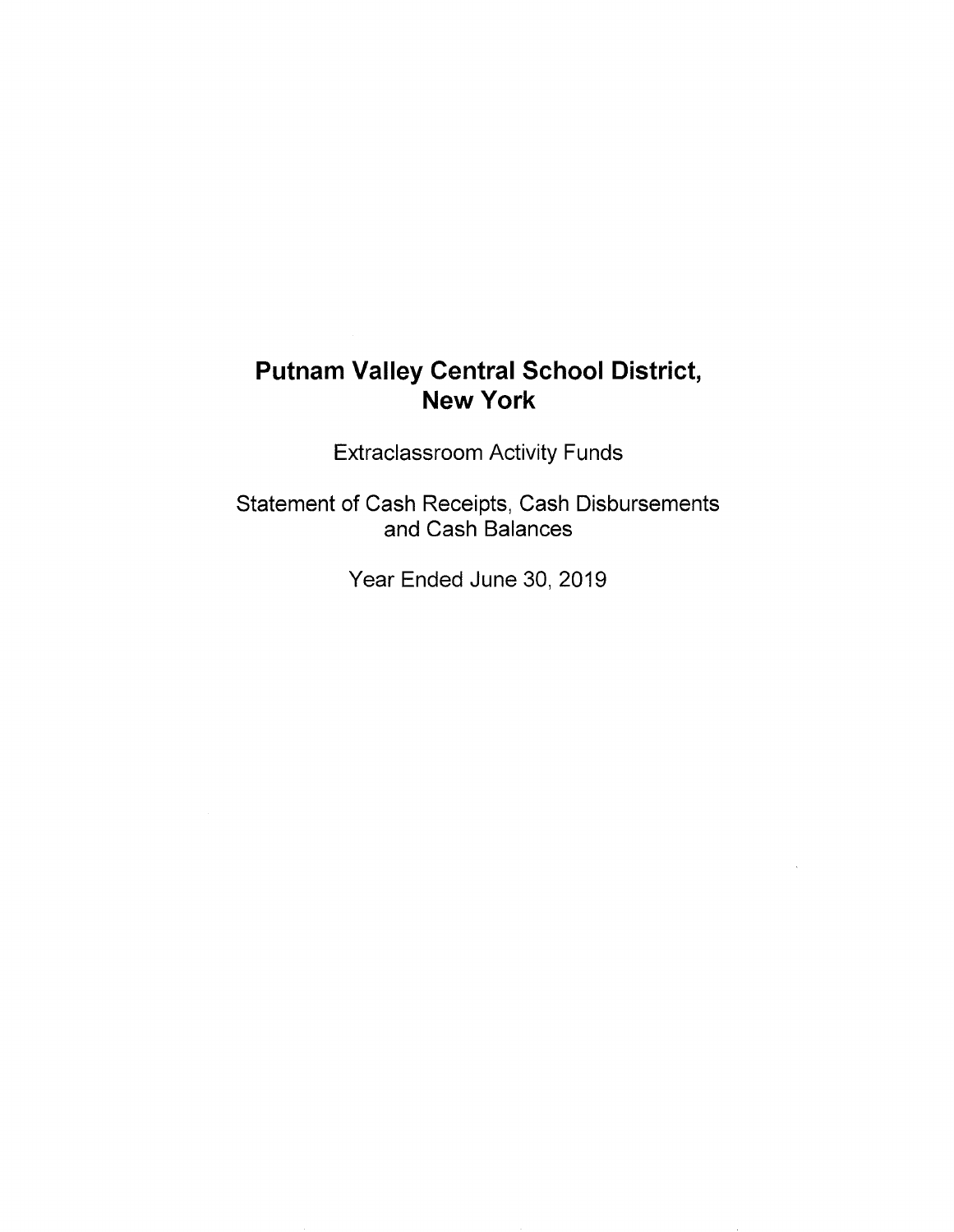

# **Independent Auditors' Report**

# **The Board of Education of the Putnam Valley Central School District, New York**

# **Report on the Financial Statements**

We have audited the accompanying statement of cash receipts, cash disbursements and cash balances of the Extraclassroom Activity Funds of the Putnam Valley Central School District, New York, as of and for the year ended June 30, 2019, and the related note to the financial statement.

# **Management's Responsibility for the Financial Statement**

Management is responsible for the preparation and fair presentation of this financial statement in accordance with the basis of accounting described in Note 1; this includes determining that the cash basis of accounting is an acceptable basis for the preparation of the financial statements in the circumstances. Management is also responsible for the design, implementation and maintenance of internal control relevant to the preparation and fair presentation of financial statements that are free from material misstatement, whether due to fraud or error.

#### **Auditors' Responsibility**

Our responsibility is to express an opinion on this financial statement based on our audit. We conducted our audit in accordance with auditing standards generally accepted in the United States of America. Those standards require that we plan and perform the audit to obtain reasonable assurance about whether the financial statement is free from material misstatement.

An audit involves performing procedures to obtain audit evidence about the amounts and disclosures in the financial statement. The procedures selected depend on the auditors' judgment, including the assessment of the risks of material misstatement of the financial statement, whether due to fraud or error. In making those risk assessments, the auditor considers internal control relevant to the entity's preparation and fair presentation of the financial statement in order to design audit procedures that are appropriate in the circumstances, but not for the purpose of expressing an opinion on the effectiveness of the entity's internal control. Accordingly, we express no such opinion. An audit also includes evaluating the appropriateness of accounting policies used and the reasonableness of significant accounting estimates made by management, as well as evaluating the overall presentation of the financial statement.

We believe that the audit evidence we have obtained is sufficient and appropriate to provide a basis for our qualified audit opinion.

PKF O'CONNOR DAVIES, LLP 500 Mamaroneck Avenue, Harrison, NY 10528 I Tel: 914.381.8900 I Fax: 914.381.8910 I www.pkfod.com

PKF O'Connor Davies, LLP is a member firm of the PKF International Limited network of legally independent firms and does not accept any responsibility or liability for the actions or inactions on the part of any other individual member firm or firms.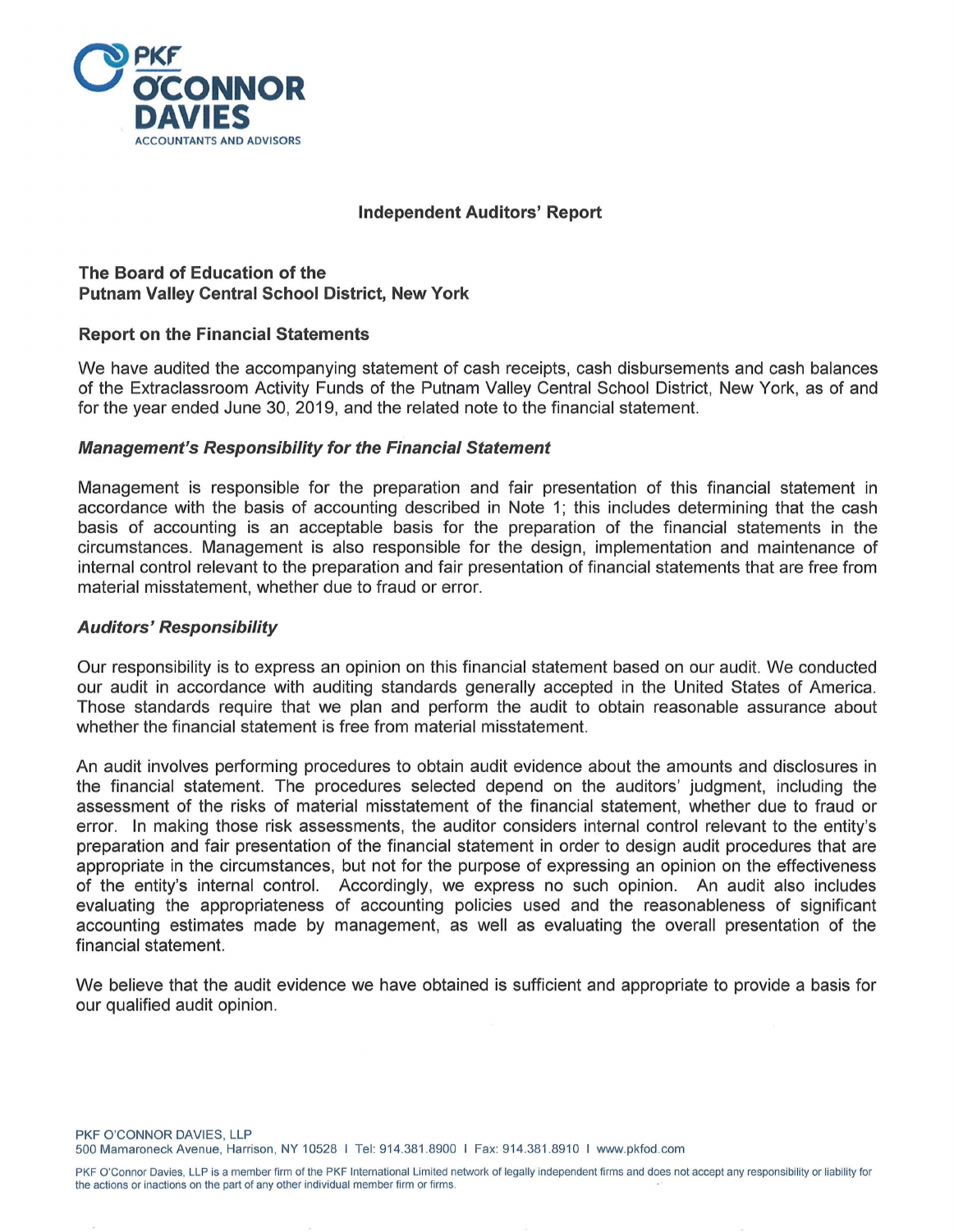#### **Basis for Qualified Opinion**

Controls over cash receipts during the time period between when receipts are first received by student club members and when such receipts are given to School District personnel for initial entry in the accounting records are not sufficient to enable us to extend our audit procedures beyond the receipts recorded. Accordingly, we were unable to form an opinion with respect to the completeness of cash receipts.

#### **Qualified Opinion**

In our opinion, except for the possible effects of the matter discussed in the basis for qualified opinion paragraph, the financial statement referred to in the first paragraph presents fairly, in all material respects, the cash receipts, cash disbursements and cash balances of the Extraclassroom Activity Funds of the Putnam Valley Central School District, New York as of June 30, 2019 and for the year then ended, in accordance with the basis of accounting as described in Note 1.

#### **Basis of Accounting**

We draw attention to Note 1 to the financial statement, which describes the basis of accounting. The financial statement was prepared on the cash basis of accounting, which is a basis of accounting other than accounting principles generally accepted in the United States of America. Our opinion is not modified with respect to this matter.

#### **Restriction on Use**

This report is intended solely for the information and use of the Board of Education, the State Education Department and management and is not intended to be and should not be used by anyone other than these specified parties.

PKF O'Connor Davies, LLP

**PKF O'Connor Davies, LLP**  Harrison, New York September 23, 2019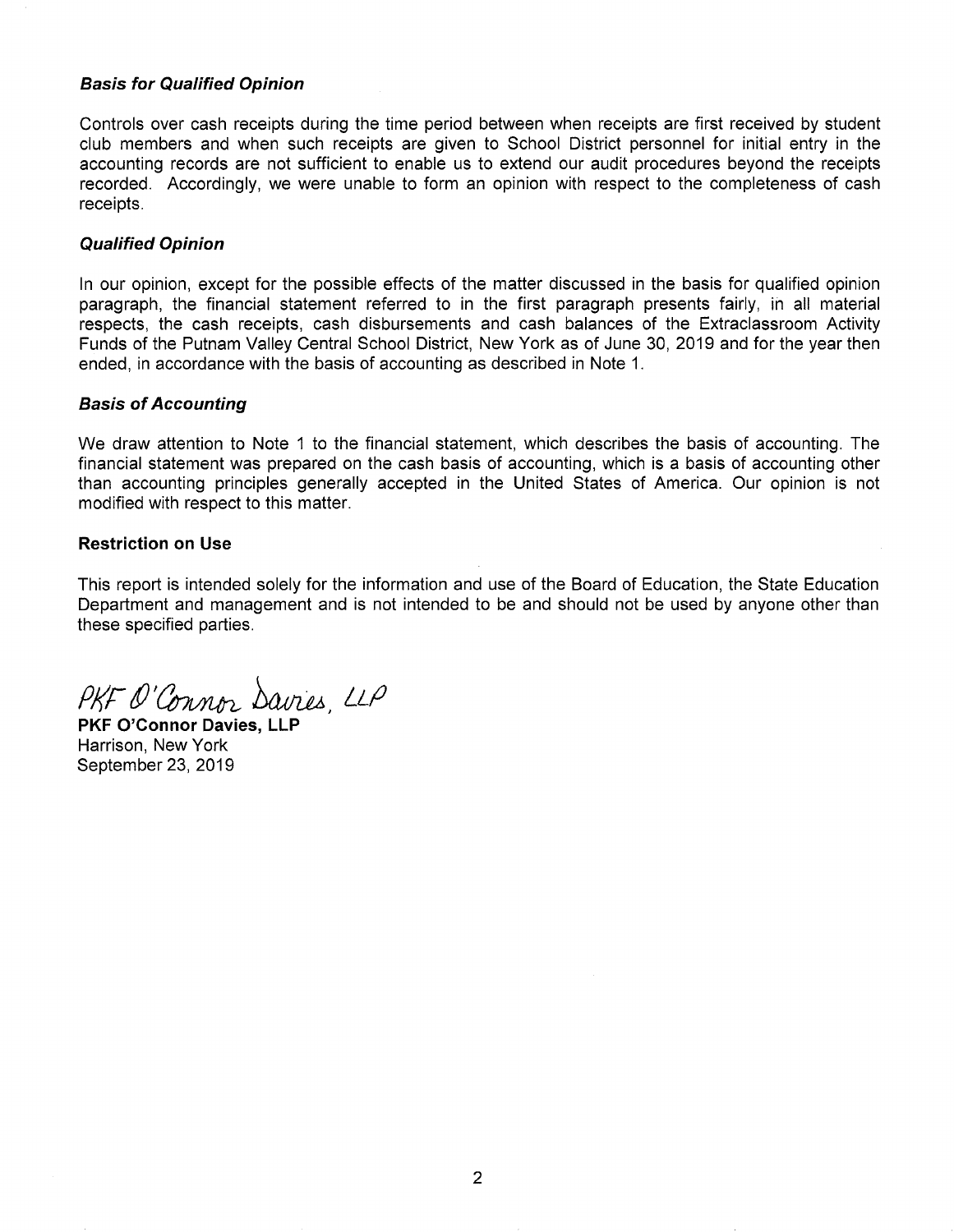# **Putnam Valley Central School District, New York**

# Extraclassroom Activity Funds Statement of Cash Receipts, Cash Disbursements and Cash Balances Year Ended June 30, 2019

|                              | Cash<br><b>Balances</b><br>Beginning | Receipts                | Disburse-<br>ments | Cash<br><b>Balances</b><br>Ending |
|------------------------------|--------------------------------------|-------------------------|--------------------|-----------------------------------|
| <b>MIDDLE SCHOOL</b>         |                                      |                         |                    |                                   |
| 7th Grade                    | \$<br>5,651                          | \$<br>4,603             | 5,466<br>\$        | \$<br>4,788                       |
| 8th Grade                    | 10,115                               | 4,878                   | 4,112              | 10,881                            |
| Art Club                     | 2,757                                | 614                     | 960                | 2,411                             |
| Drama Club                   | 13,374                               | 4,047                   | 14,830             | 2,591                             |
| Go Green                     | 390                                  | 180                     |                    | 570                               |
| Invoice                      | 318                                  |                         |                    | 318                               |
| <b>Student Council</b>       | 4,411                                | 108                     | 235                | 4,284                             |
| <b>Student Government</b>    | 2,731                                | 1,342                   | 1,229              | 2,844                             |
| Yearbook                     | 3,605                                | 1,705                   | 89                 | 5,221                             |
| <b>Total Middle School</b>   | 43,352                               | 17,477                  | 26,921             | 33,908                            |
|                              |                                      |                         |                    |                                   |
| <b>HIGH SCHOOL</b>           |                                      |                         |                    |                                   |
| Art Club                     | 2,162                                | 1,321                   | 2,284              | 1,199                             |
| Cheerleading                 | 7,288                                | 2,850                   | 10,138             |                                   |
| Class of 2017                | 2,485                                | 75                      | 2,560              |                                   |
| Class of 2018                | 73                                   | 307                     | 380                |                                   |
| Class of 2019                | 7,520                                | 17,638                  | 24,471             | 687                               |
| Class of 2020                | 3,891                                | 10,932                  | 8,281              | 6,542                             |
| Class of 2021                | 331                                  | 1,875                   | 280                | 1,926                             |
| Class of 2022                |                                      | 2,024                   | 340                | 1,684                             |
| Drama Club                   | 118                                  |                         |                    | 118                               |
| <b>Environmental Club</b>    | 642                                  | 417                     | 757                | 302                               |
| <b>GSA</b>                   |                                      | 1,015<br>$\overline{2}$ | 979                | 38                                |
| <b>History Club</b>          | 55                                   | 1,790                   | 1,779              | 66                                |
| Interact                     |                                      | 1                       |                    | 1                                 |
| Literacy Magazine            | 349                                  |                         |                    | 349                               |
| Make A Difference            | 5,560                                | 2,133                   | 2,446              | 5,247                             |
| Newspaper Club               | 62                                   | 100                     | 107                | 55                                |
| <b>NYSTATE TAX</b>           | 20                                   | 8                       | 28                 |                                   |
| <b>Robotics Club</b>         | 1,074                                | 1,850                   | 2,630              | 294                               |
| <b>SADD</b>                  | 1,533                                | 186                     | 240                | 1,479                             |
| <b>Stage Crew</b>            | 2,289                                | 4,077                   | 4,465              | 1,901                             |
| <b>Student Government</b>    | 1,760                                | 4,367                   | 2,169              | 3,958                             |
| TempoMental                  | 73                                   |                         | 30                 | 43                                |
| <b>Theatre Works</b>         | 12,693                               | 23,538                  | 15,746             | 20,485                            |
| <b>Video Production Club</b> | 5,080                                |                         | 200                | 4,880                             |
| World Lang/Foreign Lang.     | 810                                  | 380                     | 775                | 415                               |
| Wrestling                    | 385                                  | 400                     | 425                | 360                               |
| Yearbook                     | 7,547                                | 5,402                   | 7,433              | 5,516                             |
|                              |                                      |                         |                    |                                   |
| <b>Total High School</b>     | 63,803                               | 82,685                  | 88,943             | 57,545                            |
| <b>Total All Schools</b>     | 107,155<br>\$                        | 100,162<br>\$           | 115,864<br>\$      | 91,453<br>\$                      |

The accompanying note is an integral part of the financial statement.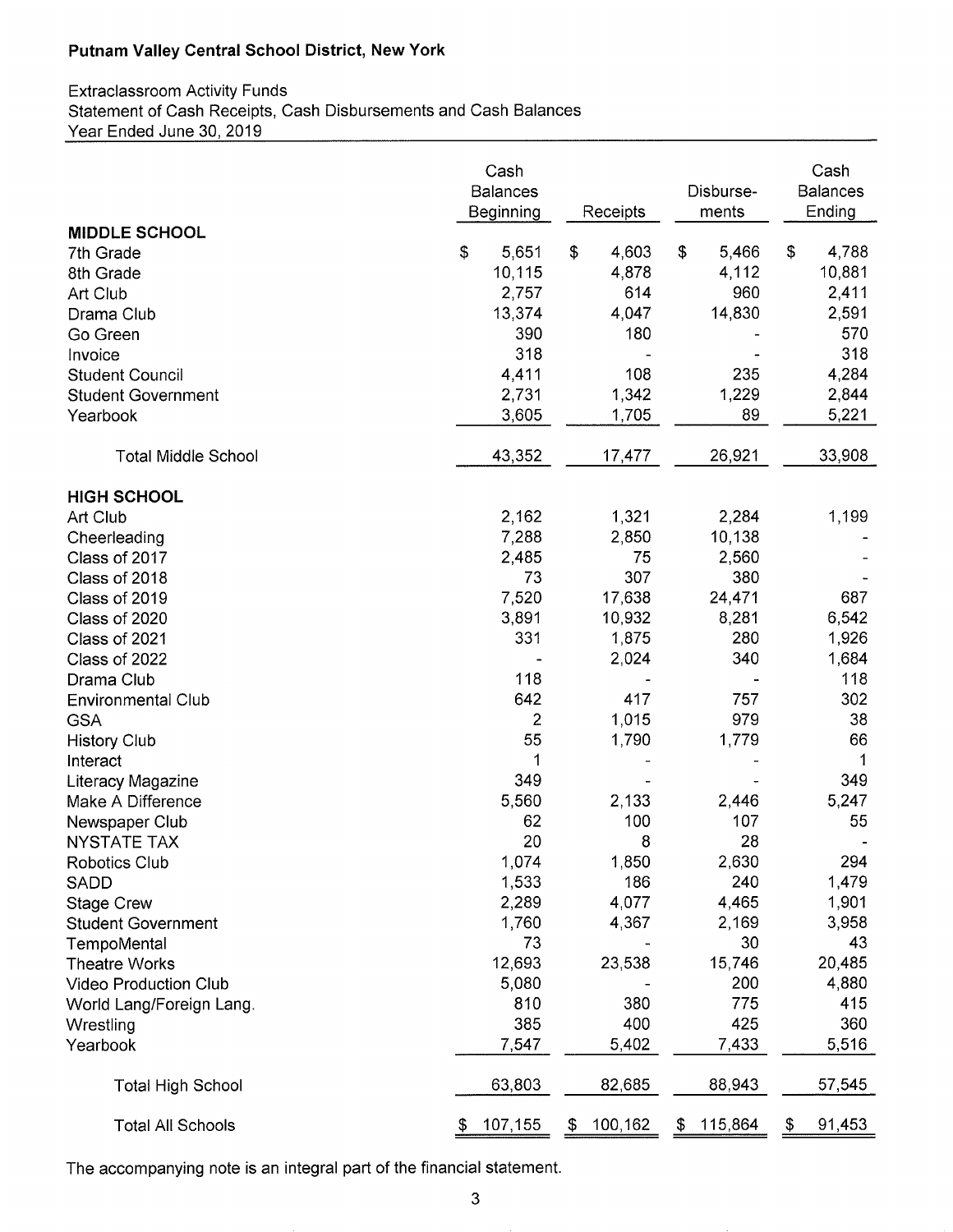Extraclassroom Activity Funds Notes to Financial Statement June 30 2019

# **Note 1 - Summary of Significant Accounting Policies**

The transactions of the Extraclassroom Activity Funds are considered part of the reporting entity of the Putnam Valley Central School District, New York ("School District"). These funds are reflected in the financial statements of the School District within the Agency Fund.

# **A. Basis of Accounting**

These financial statements were prepared on the basis of cash receipts and cash disbursements in conformity with the accounting principles prescribed by the New York State Department of Education, which is a comprehensive basis of accounting other than generally accepted accounting principles. Under this basis of accounting, revenues are recognized when cash is received and expenditures are recognized when cash is disbursed.

# **B. Cash and Equivalents, Investments and Risk Disclosure**

**Cash and equivalents** Cash and equivalents consist of funds deposited in demand deposit accounts, time deposit accounts and short-term investments with original maturities of less than three months from date of acquisition.

The Extraclassroom Activity Fund's deposits and investment policies follow the School District's policies. The School District's deposits and investment policies are governed by State statutes. The School District has adopted its own written investment policy which provides for the deposit of funds in FDIC insured commercial banks or trust companies located within the State. The School District is authorized to use demand deposit accounts, time deposit accounts and certificates of deposit.

Collateral is required for demand deposit accounts, time deposit accounts and certificates of deposit at 100% of all deposits not covered by Federal deposit insurance. The School District has entered into custodial agreements with the various banks which hold their deposits. These agreements authorize the obligations that may be pledged as collateral. Such obligations include, among other instruments, obligations of the United States and its agencies and obligations of the State and its municipal and school district subdivisions.

**Investments** - Permissible investments include obligations of the U.S. Treasury, U.S. Agencies, repurchase agreements and obligations of New York State or its political subdivisions.

The School District follows the provisions of Governmental Accounting Standards Board ("GASB") Statement No. 72, "Fair Value Measurement and Application", which defines fair value and establishes a fair value hierarchy organized into three levels based upon the input assumptions used in pricing assets. Level 1 inputs have the highest reliability and are related to assets with unadjusted quoted prices in active markets. Level 2 inputs relate to assets with other than quoted prices in active markets which may include quoted prices for similar assets or liabilities or other inputs which can be corroborated by observable market data. Level 3 inputs are unobservable inputs and are used to the extent that observable inputs do not exist.